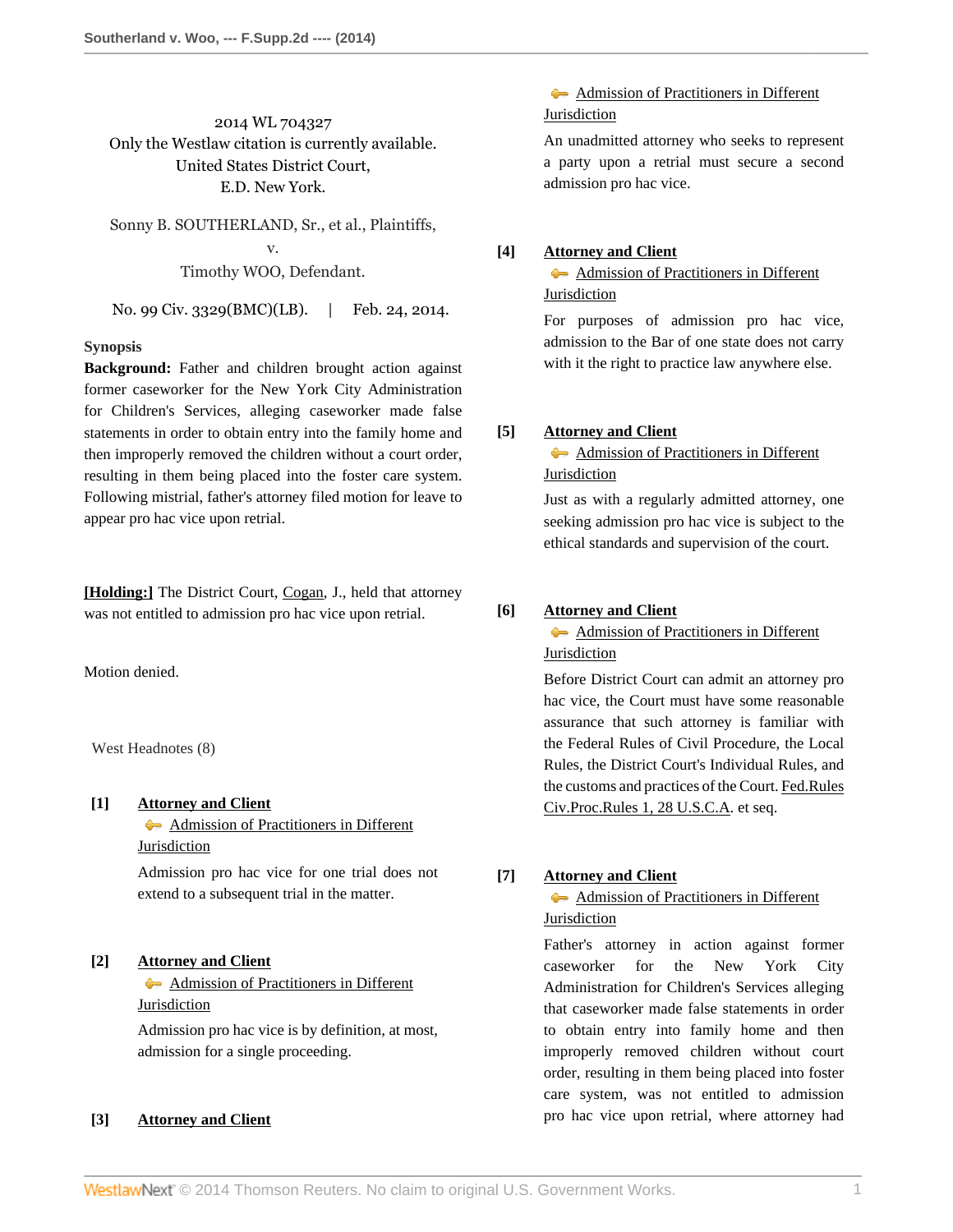demonstrated defiance, lack of respect, and unawareness of local practice and the Federal Rules of Civil Procedure during prior trial of this case. [Fed.Rules Civ.Proc.Rules 1, 28 U.S.C.A.](http://www.westlaw.com/Link/Document/FullText?findType=L&pubNum=1004365&cite=USFRCPR1&originatingDoc=I8700b6589e2b11e3a659df62eba144e8&refType=LQ&originationContext=document&vr=3.0&rs=cblt1.0&transitionType=DocumentItem&contextData=(sc.History*oc.Search)) et seq.

# <span id="page-1-0"></span>**[\[8\]](#page-2-7) [Attorney and Client](http://www.westlaw.com/Browse/Home/KeyNumber/45/View.html?docGuid=I8700b6589e2b11e3a659df62eba144e8&originationContext=document&vr=3.0&rs=cblt1.0&transitionType=DocumentItem&contextData=(sc.History*oc.Search))**

[Admission of Practitioners in Different](http://www.westlaw.com/Browse/Home/KeyNumber/45k10/View.html?docGuid=I8700b6589e2b11e3a659df62eba144e8&originationContext=document&vr=3.0&rs=cblt1.0&transitionType=DocumentItem&contextData=(sc.History*oc.Search)) [Jurisdiction](http://www.westlaw.com/Browse/Home/KeyNumber/45k10/View.html?docGuid=I8700b6589e2b11e3a659df62eba144e8&originationContext=document&vr=3.0&rs=cblt1.0&transitionType=DocumentItem&contextData=(sc.History*oc.Search))

An attorney who is admitted pro hac vice must comport himself in the manner of attorneys who have standing admission to the court.

### **Attorneys and Law Firms**

Sonny B. Southerland, Sr., Plaintiff pro se.

[Michael O'Neill](http://www.westlaw.com/Link/Document/FullText?findType=h&pubNum=176284&cite=0283838801&originatingDoc=I8700b6589e2b11e3a659df62eba144e8&refType=RQ&originationContext=document&vr=3.0&rs=cblt1.0&transitionType=DocumentItem&contextData=(sc.History*oc.Search)), Law Offices of Michael G. O'Neill, for Plaintiffs.

[Carolyn Elizabeth Kruk](http://www.westlaw.com/Link/Document/FullText?findType=h&pubNum=176284&cite=0394965701&originatingDoc=I8700b6589e2b11e3a659df62eba144e8&refType=RQ&originationContext=document&vr=3.0&rs=cblt1.0&transitionType=DocumentItem&contextData=(sc.History*oc.Search)), Andrew James Rauchberg, New York City Law Department, for Defendant.

**Opinion**

#### *MEMORANDUM DECISION AND ORDER*

# [COGAN,](http://www.westlaw.com/Link/Document/FullText?findType=h&pubNum=176284&cite=0425580801&originatingDoc=I8700b6589e2b11e3a659df62eba144e8&refType=RQ&originationContext=document&vr=3.0&rs=cblt1.0&transitionType=DocumentItem&contextData=(sc.History*oc.Search)) District Judge.

**\*1** This is an action under [42 U.S.C. § 1983](http://www.westlaw.com/Link/Document/FullText?findType=L&pubNum=1000546&cite=42USCAS1983&originatingDoc=I8700b6589e2b11e3a659df62eba144e8&refType=LQ&originationContext=document&vr=3.0&rs=cblt1.0&transitionType=DocumentItem&contextData=(sc.History*oc.Search)) brought by a father and his now-grown children for damages against Timothy Woo, a former caseworker for the New York City Administration for Children's Services ("ACS"). The current complaint charges that in 1997, Mr. Woo made false statements in order to obtain entry into the family home and then improperly removed the children without a court order, resulting in them being placed into the foster care system. As the case number indicates, the case has a lengthy history that has included appeals and remands from the Second Circuit. *See [Southerland v. City of New York,](http://www.westlaw.com/Link/Document/FullText?findType=Y&serNum=2027683981&pubNum=506&originationContext=document&vr=3.0&rs=cblt1.0&transitionType=DocumentItem&contextData=(sc.History*oc.Search))* 680 F.3d 127 (2d Cir.), *rehearing en banc den.,* [681 F.3d 122 \(2d Cir.2012\).](http://www.westlaw.com/Link/Document/FullText?findType=Y&serNum=2027744792&pubNum=506&originationContext=document&vr=3.0&rs=cblt1.0&transitionType=DocumentItem&contextData=(sc.History*oc.Search)) The matter is currently before the Court on the motion of Brian S. King for leave to appear pro hac vice made on the morning of jury selection. The Court denied the motion on the record and hereby sets forth the basis for its ruling.

# **BACKGROUND**

Plaintiff Southerland has proceeded *pro se* for most of the long history of this case. hac vice from Brian S. King. Mr. King is admitted in New York State but not in this Court. The application was granted in the ordinary course, and the case proceeded to trial with Mr. King as counsel.

As shown below, at that trial, Mr. King demonstrated not only a lack of familiarity with federal practice and procedure, but he repeatedly displayed contempt for the Court, and went so far as to make repeated misstatements or misrepresentations to the Court and the jury about the evidence in the case. The trial ended in a hung jury and the Court declared a mistrial, although I am not specifically attributing that to Mr. King's misconduct.

At a conference that occurred after the mistrial, Mr. King appeared for Mr. Southerland. Immediately following the conference, the Court's Deputy Clerk received a voicemail message from Mr. Southerland which stated that during the preceding week, Mr. Southerland had terminated Mr. King and that Mr. King therefore had attended the conference without authority. *See Southerland v. Woo,* No. 99 Civ. 3329 (Order dated Oct. 22, 2012). Mr. King had made no mention of this at the conference. The Court thereupon issued an Order to Show Cause requiring Mr. King to show why he should not be relieved and terminated as Mr. Southerland's counsel. It further directed Mr. King to serve a copy of the Order on Mr. Southerland, and Mr. King filed a certification that he had done so. *Id.*

Neither Mr. King nor Mr. Southerland responded to the Order to Show Cause, and, accordingly, the Court entered an Order on October 30, 2013, explaining what had occurred and relieving Mr. King as attorney. Following that, there was substantial motion practice and conferences in preparation for the retrial, some of which Mr. Southerland attended *pro se,* but Mr. King did not appear again.

On the morning of jury selection, Mr. King was present in Court and announced that he would represent Mr. Southerland at the retrial. Magistrate Judge Bloom, who was selecting the jury, advised Mr. King that since he had been terminated as an attorney in this matter and was not admitted in this Court, he would be required to file a motion for pro hac vice admission. That same morning, Mr. King filed the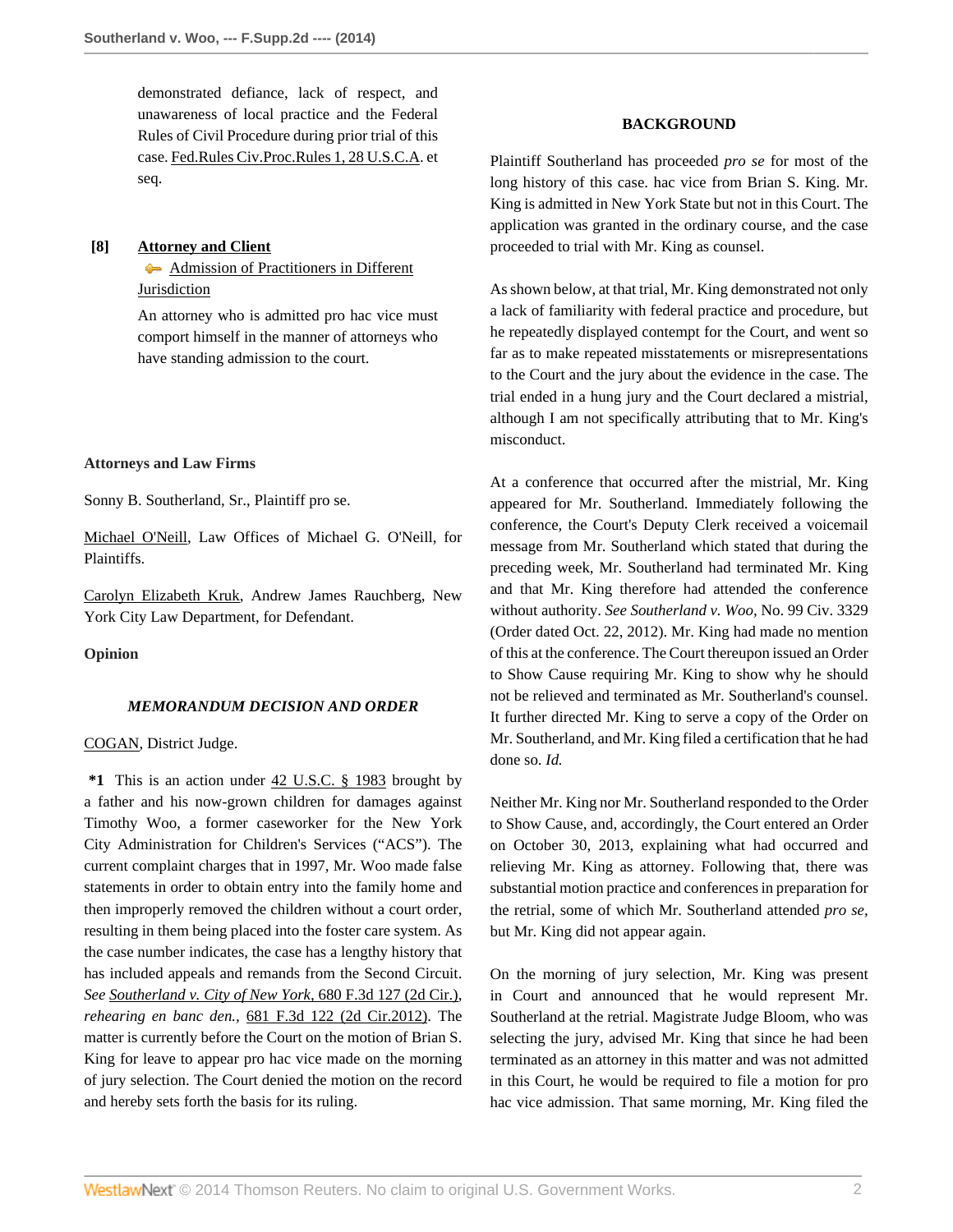motion, and I denied it from the bench for the reasons set forth below.

## <span id="page-2-5"></span><span id="page-2-4"></span><span id="page-2-3"></span><span id="page-2-2"></span><span id="page-2-1"></span>**DISCUSSION**

<span id="page-2-0"></span>**\*2 [\[1\]](#page-0-1) [\[2\]](#page-0-2) [\[3](#page-0-3)] [\[4\]](#page-0-4) [\[5\]](#page-0-5) [\[6\]](#page-0-6)** The Second Circuit has set for the circumstances under which an unadmitted attorney may proceed in a district court within this Circuit. Admission pro hac vice for one trial does not extend to a subsequent trial in the matter. "Admission pro hac vice is by definition, at most, admission for a single proceeding. An unadmitted attorney who seeks to represent a [party] upon a retrial must secure a second admission pro hac vice." *[In re Rappaport,](http://www.westlaw.com/Link/Document/FullText?findType=Y&serNum=1977122866&pubNum=350&originationContext=document&vr=3.0&rs=cblt1.0&transitionType=DocumentItem&contextData=(sc.History*oc.Search)#co_pp_sp_350_88)* 558 [F.2d 87, 88 n. 1 \(2d Cir.1977\).](http://www.westlaw.com/Link/Document/FullText?findType=Y&serNum=1977122866&pubNum=350&originationContext=document&vr=3.0&rs=cblt1.0&transitionType=DocumentItem&contextData=(sc.History*oc.Search)#co_pp_sp_350_88) It is axiomatic that "admission to the Bar of one state does not carry with it the right to practice law anywhere else." *Id.* [at 89.](http://www.westlaw.com/Link/Document/FullText?findType=Y&serNum=1977122866&originationContext=document&vr=3.0&rs=cblt1.0&transitionType=DocumentItem&contextData=(sc.History*oc.Search)) Moreover, "[j]ust as with a regularly admitted attorney, one seeking admission pro hac vice is subject to the ethical standards and supervision of the court." *Id.* Indeed, before a district court can admit an attorney pro hac vice, the court "must have some reasonable assurance that such attorney is familiar with the Federal Rules of Civil Procedure, the Local Rules for the [Eastern] District of New York, this Court's Individual Rules, and the customs and practices of this Court." *[Erbacci, Cerone, and](http://www.westlaw.com/Link/Document/FullText?findType=Y&serNum=1996091404&pubNum=345&originationContext=document&vr=3.0&rs=cblt1.0&transitionType=DocumentItem&contextData=(sc.History*oc.Search)#co_pp_sp_345_485) [Moriarty, Ltd. v. United States,](http://www.westlaw.com/Link/Document/FullText?findType=Y&serNum=1996091404&pubNum=345&originationContext=document&vr=3.0&rs=cblt1.0&transitionType=DocumentItem&contextData=(sc.History*oc.Search)#co_pp_sp_345_485)* 923 F.Supp. 482, 485–86 [\(S.D.N.Y.1996\).](http://www.westlaw.com/Link/Document/FullText?findType=Y&serNum=1996091404&pubNum=345&originationContext=document&vr=3.0&rs=cblt1.0&transitionType=DocumentItem&contextData=(sc.History*oc.Search)#co_pp_sp_345_485)

<span id="page-2-7"></span><span id="page-2-6"></span>**[\[7\]](#page-0-0) [\[8\]](#page-1-0)** It follows from this that an attorney who is admitted pro hac vice must comport himself in the manner of attorneys who have standing admission to this Court. Having had Mr. King try this case before me previously, it is clear that Mr. King does not meet this standard. This Court has had no attorney before it in any case who has demonstrated the defiance, lack of respect, and unawareness of local practice and the Federal Rules of Civil Procedure as Mr. King demonstrated during the trial of this case.

The record contains numerous examples but a few will make the point. First, Mr. King had difficulty with arriving on time for conferences or trial. That of course happens from time to time; when it does, attorneys apologize and the case goes on. Mr. King, however, refused to acknowledge his obligation to be on time:

THE COURT: Mr. King has entered the courtroom.

Mr. King, it's 9:43, the jury has been waiting for you since 9:30. You heard me yesterday emphasize to them how it was important that they be prompt so that they not keep us all waiting and you have kept us all waiting.

Please be on notice that I will impose a substantial monetary fine if you are late particularly since you missed the pretrial conference for being late and then you then wrote a letter assuring me that you will not be late again so this is your final warning, sir.

MR. KING: Your Honor, I would like to make a record.

THE COURT: Go ahead.

MR. KING: I've only been practicing law for eight years now. I practiced in federal courts, state courts throughout this nation. I worked for a federal judge in—

THE COURT: Mr. King, please get to your point.

MR. KING: That is my point.

THE COURT: That has nothing to do with your lateness. Trial was called for 9:30 everyone made to here but you.

**\*3** MR. KING: Your Honor, I can never assure anyone I won't be late, okay.

THE COURT: That's quite a remarkable statement. That's quite a remarkable statement.

MR. KING: Well, it's true.

THE COURT: Okay.

<span id="page-2-8"></span>MR. KING: And so I made my record. Thank you, your Honor. $\frac{1}{1}$  $\frac{1}{1}$  $\frac{1}{1}$ 

On another occasion during the trial, Mr. King stated that he had obtained a stipulation allowing the admission of document into evidence, when in fact no such stipulation had ever been reached:

MR. KING: Your Honor, I would ask that this document be published. It's been admitted by stipulation of the parties before trial.

THE COURT: Really?

MR. KING: Yes.

THE COURT: Parties agree with that? MR. BOWE: No, your Honor.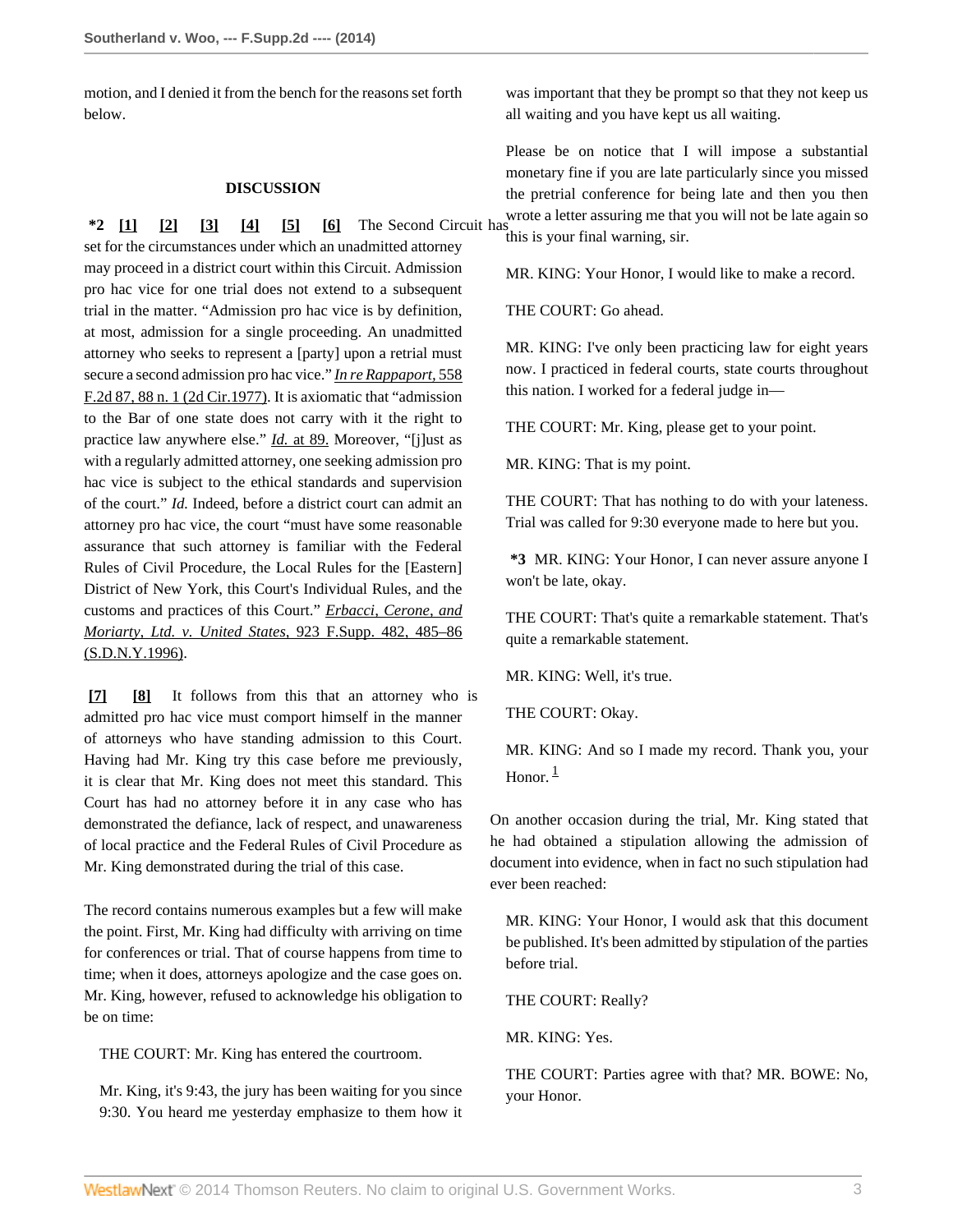THE COURT: I don't know of any such stipulation. It's fine, Mr. King, you'll show me the stipulation or the transcript—

MR. KING: I was hoping the court would go on my word. The reason this is already marked Plaintiffs' Exhibit C4 is because these were exhibits that were vetted in pretrial conference and the reason it appears here in C4. If your Honor will take a look. This is not my exhibit. This is plaintiffs' exhibit by Mr. O'Neill that he put in, that he handed to me as Plaintiffs' Exhibit C4.

THE COURT: Lots of things get marked; that doesn't mean they're stipulated into evidence.

MR. KING: Okay.

It is unclear whether Mr. King was unaware of what a stipulation is, or whether he was deliberately misrepresenting the status of the exhibit.

It is common practice in this district, in both civil and even criminal cases, for the party presenting its case to disclose its witnesses for the next day. Mr. King refused the Court's express direction to make that disclosure. After evading the Court's inquiry, the following occurred:

THE COURT: So it will just be Mr. Southerland.

MR. KING: It may be Ciara Manning.

THE COURT: I need to know, Mr. King.

MR. KING: I don't know.

THE COURT: You don't know?

MR. KING: Absolutely not. I'm confused. It may be Ciara Manning, it may not. Maybe if your Honor would explain why.

THE COURT: It is common practice to identify who your witnesses are going to be the day before you call them. It's done all the time.

MR. KING: Okay. I don't know that because I don' know what anyone else is going to testify to.

THE COURT: It's the children.

MR. KING: Okay.

THE COURT: You know what they're going to testify to.

MR. KING: And Mr. Southerland.

THE COURT: And you know what Mr. Southerland is going to testify to.

MR. KING: Do I?

THE COURT: He's your client.

MR. KING: He's going to be cross-examined.

THE COURT: You don't know what he's going to say on crossexamination?

MR. KING: I don't know what their cross-examination is going to be. *Isn't this fun? I enjoy it.*

THE COURT: I'm entering an order now directing you to tell me whether you're calling Ms. Manning tomorrow.

**\*4** MR. KING: Tomorrow?

THE COURT: Tomorrow as part of your case. If there is time for her tomorrow, are you going to call her?

MR. KING: If there's time for her tomorrow, and there's a good reason to call her, I will. I'm sorry, your Honor, I will limit my client's case. Even if your Honor entered an order, all I would do is just object and appeal. I just can't be intimidated by an order that is asking me to do something that I have an obligation not to do. And so, I understand your Honor's concern I just—it doesn't make a difference one way or another because I know what obligations are and I live up to them, that's what I am.

THE COURT: Mr. King, I'm not trying to intimidate you.

MR. KING: Okay.

THE COURT: I'm asking you a question that every judge in this courthouse asks every lawyer the day before that lawyers is going to put on their case.

MR. KING: Okay.

THE COURT: Which is who are their witnesses.

MR. KING: All right and, your Honor. You do recognize that although maybe every judge in this courthouse does that, and I don't know if that's true or not, I take your Honor at his word, your Honor understands not every judge I've appeared in front of does that.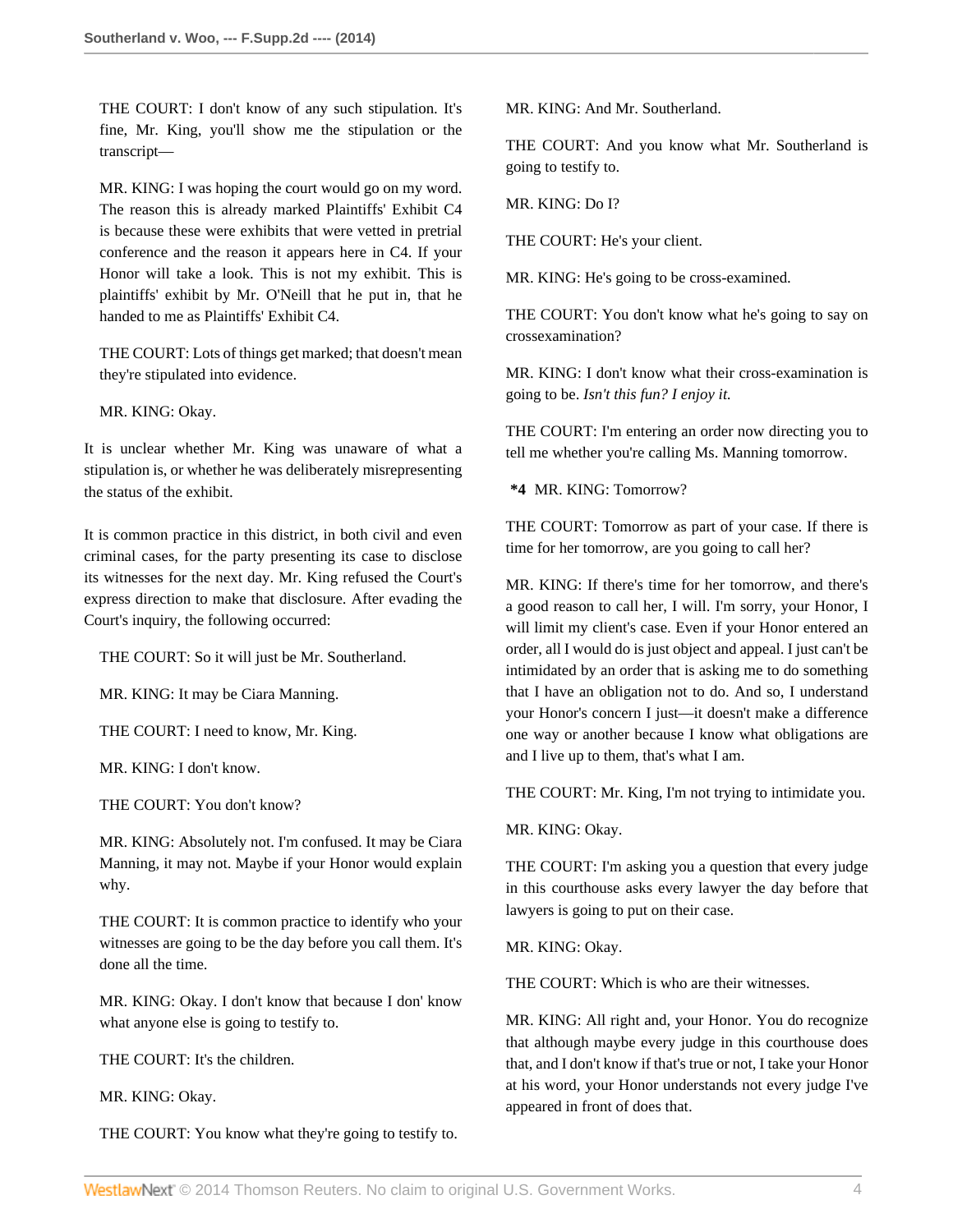THE COURT: You're here on pro hac vice admission.

MR. KING: That's right.

THE COURT: You must obey the practice and rules of this court and you must obey court orders.

MR. KING: If your Honor has a rule that would require me to say what my client is going to testify to, or whether I'm going to need a witness it may be that I don't need the witness.

What I would like to do is I would like to say if Ciara is going to testify tomorrow she will be available.

(Emphasis added).

Mr. King also displayed an unawareness of the workings of [Fed. R. Civ.P. 50](http://www.westlaw.com/Link/Document/FullText?findType=L&pubNum=1004365&cite=USFRCPR50&originatingDoc=I8700b6589e2b11e3a659df62eba144e8&refType=LQ&originationContext=document&vr=3.0&rs=cblt1.0&transitionType=DocumentItem&contextData=(sc.History*oc.Search)) when he argued that co-plaintiffs' counsel should move for judgment as a matter of law before the defense case had even been put on:

THE COURT: What could your motion be?

MR. KING: Actually, I wanted to come over here and make sure Mr. O'Neill didn't waive his right to make—

THE COURT: What could his motion be?

MR. KING: The [Rule 50](http://www.westlaw.com/Link/Document/FullText?findType=L&pubNum=1004365&cite=USFRCPR50&originatingDoc=I8700b6589e2b11e3a659df62eba144e8&refType=LQ&originationContext=document&vr=3.0&rs=cblt1.0&transitionType=DocumentItem&contextData=(sc.History*oc.Search)).

—

MR. O'NEILL: After the defendant has had an opportunity

MR. KING: No, after any party. After any party.

THE COURT: If a party has been fully heard on an issue during a jury trial, then you have a [Rule 50](http://www.westlaw.com/Link/Document/FullText?findType=L&pubNum=1004365&cite=USFRCPR50&originatingDoc=I8700b6589e2b11e3a659df62eba144e8&refType=LQ&originationContext=document&vr=3.0&rs=cblt1.0&transitionType=DocumentItem&contextData=(sc.History*oc.Search)) motion.

MR. KING: Right. And so Mr. O'Neill has one, I don't.

THE COURT: He would move against the defendant.

MR. KING: Right.

THE COURT: And the defendant has not been fully heard.

MR. KING: Oh, I thought—if you could read the rule again. I thought it said, "if 'a' party."

THE COURT: "If a party has been fully heard on an issue."

MR. KING: Right.

THE COURT: That refers to, Mr. King, the adverse party, the party opposing the motion.

MR. KING: Okay.

At one point where an evidentiary issue was being discussed, Mr. King diverted the discussion to confront the Court personally:

**\*5** MR. KING: Your Honor, for clarification, then, is the order—your Honor you look a little irritated.

THE COURT: I'm not irritated. You're misreading my look, Mr. King, I'm not at all irritated.

MR. KING: When someone rolls their eyes—

THE COURT: I did not roll my eyes, Mr. King. I did look down and up at you at the same time but I did not roll my eyes.

MR. KING: I'm sorry, your Honor I may have to clean my glasses.

Mr. King continued to defy the Court and engage in misconduct during his closing argument. Despite the absence —and irrelevance to the jury—of the procedural history of the litigation, he told the jury that the matter had been remanded by the Second Circuit and, apparently with reference to a certiorari petition, told the jury: "This case went all the way to the U.S. Supreme Court, [and] no court has ever found—." When defense counsel understandably objected, I instructed the jury:

THE COURT: Ladies and gentlemen, when you consider this case, you're going to need to confine yourself to the facts that are in the record before you, not the facts that may have been asserted by counsel which are not in the record. Please continue Mr. King.

MR. KING [to the jury]: The proceedings in the U.S. Supreme Court are public, and so, I'm not permitted to say it today but that you know your obligation is to find the truth.

In addition, referring to the petition for removal of the children which Mr. King believed had been excluded from evidence, he told the jury: "I wanted to show you the petition, I wasn't permitted to. He [referring to defendant] lied in the petition."